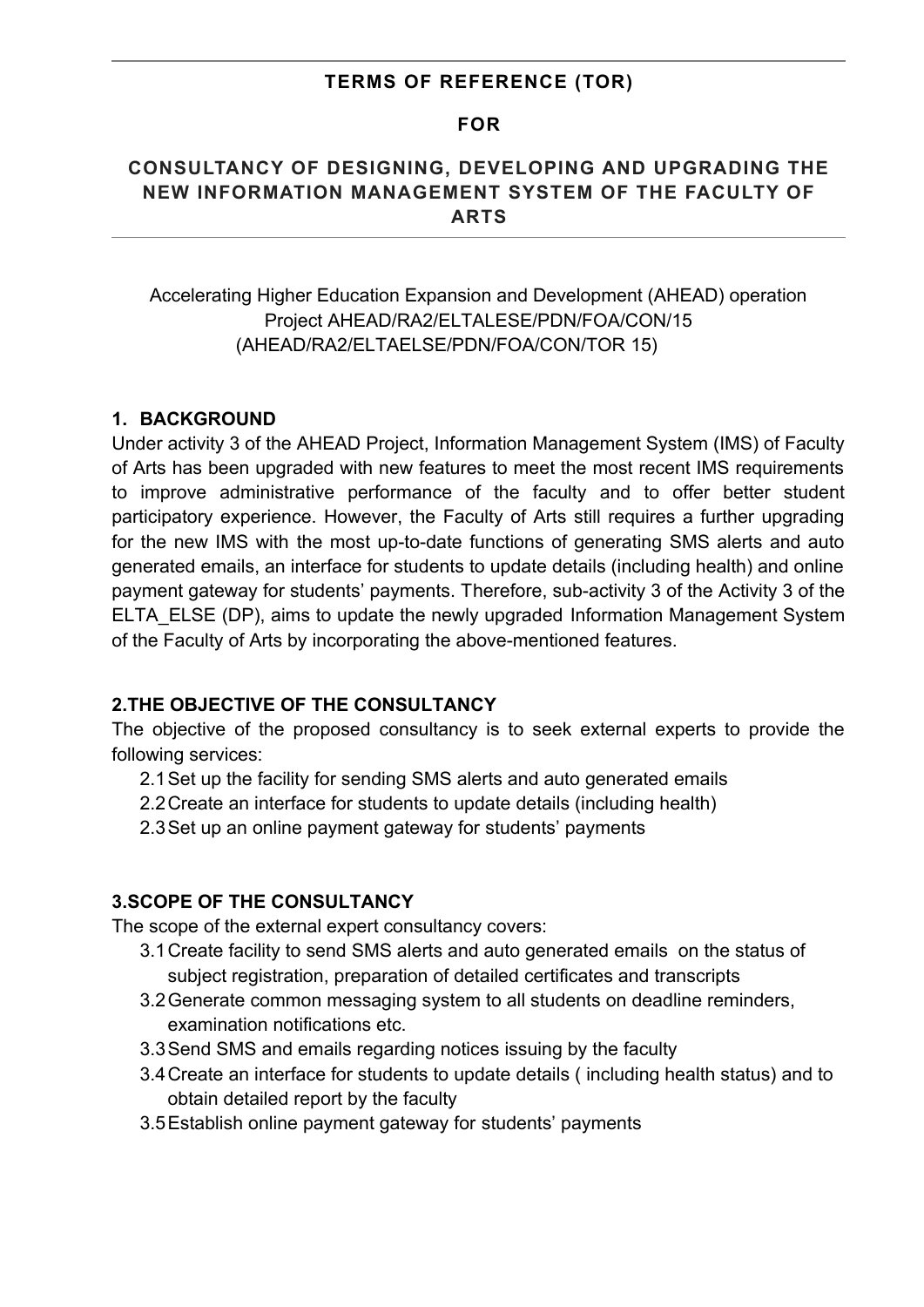## **4. KEY TASKS AND RELATED ACTIVITIES**

The main duties and responsibilities of the consultancy will be to:

- 4.1Review the existing Faculty Information Management System
- 4.2Upgrade the Faculty Information Management System with the required features stated in 3.
- 4.3Provide 3 year-maintenance facility with free of charge

## **5. THE DOCUMENTS**

The applicants should ensure to attach the following documents separately:

- 1. Technical proposal
- 2. Financial proposals

# **6. DURATION OF THE ASSIGNMENT**

- 6.1The contract will run for **two (02) months** from the date of signing the contract.
- 6.2The interested party should provide an EOI (Expression of Interest) within two weeks' time after displaying the web-advertisement at the university web page.
- 6.3The selected party should sign the contract when it is awarded. Then, the agreement between two parties should be signed within two weeks' time.
- 6.4A draft version of the assignment should be presented within a month of signing the contract.

# **7 PAYMENTS AND PAYMENT CONDITIONS**

The mode of payment and conditions are specified below:

- 7.1 10 % of the total value will be paid after signing the contract
- 7.2 40 % of the total value will be paid after accepted of the draft version
- 7.3 40 % of the total value will be paid on the submission and accepted of the complete final version
- 7.4 10 % retention will be kept for the period of one (01) academic year plus three (03) months

# **8 REQUIRED QUALIFICATIONS AND EXPERIENCE**

The team should consist of the personnel with the postgraduate degree qualifications plus at least five (05) years' experience in the following areas.

- Software Engineering
- Web Developing
- Management Information Systems